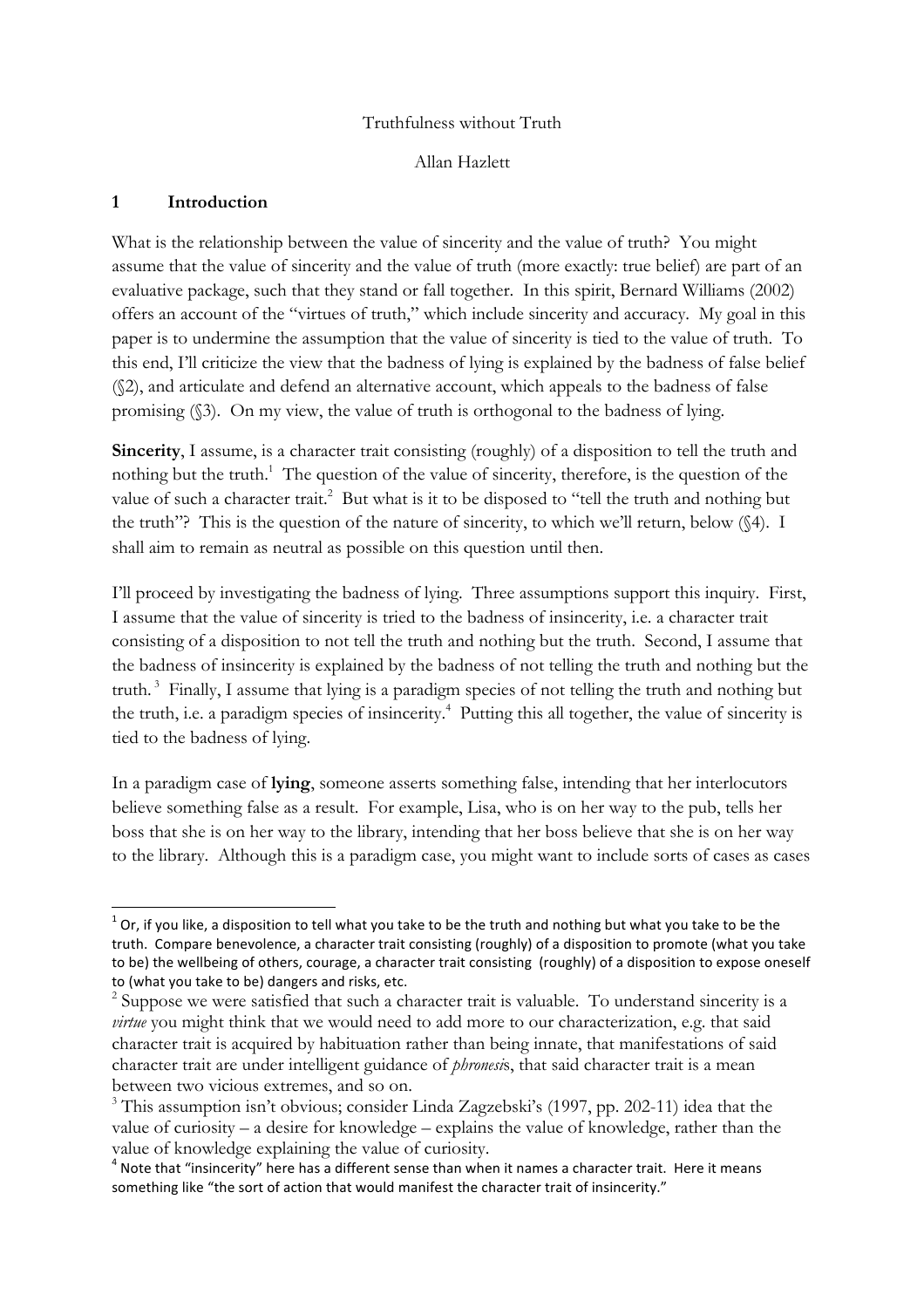of lying, but we shall focus on the paradigm case here.<sup>5,6</sup> I shall assume, however, that lying is a species of asserting.

We shall focus on the badness of lying, not the wrongness of lying. Lying is something morally permissible, but always pro tanto bad.<sup>7</sup> When you permissibly lie to the murderer at the door the pro tanto badness of lying is trumped by the pro tanto value of the life of the murderer's wouldbe victim. In such situations, one makes a sacrifice: the pro tanto badness of lying is exchanged for something the pro tanto value of which trumps the pro tanto badness of lying.

In defense of the claim that lying is always pro tanto bad, we might appeal to the idea that you always ought to regret lying, even when your lie was morally permissible. We often do feel bad about lying, even when we think lying was the right thing to do; in such cases we often say that we regret *having had* to lie. However, Williams (2002, pp. 110-22) suggests that lying is not pro tanto bad when your interlocutor does not "deserve the truth":

[In the case] of the murderer at the door … it is no sign of a good disposition to feel bad about it, and anyone who has a sleepless minute over having told a lie to a murderer has … his Sincerity out of shape. (pp. 114-5)

The case of the murderer at the door contrasts, Williams argues, with cases in which we regret having had to lie: in those cases we feel "a kind of guilt: not fully guilt or remorse, since we continue to think that we did the right thing, but an ethical regret, that we had to bring about something, in this case a kind of violation, which we wish we had not had to bring about." (p. 115) However, that you ought to regret something does not entail that you ought to lose sleep

<sup>5</sup> Consider cases of **bald-faced lying**, in which someone asserts something false without any plausible expectation, and thus without any intention, that her interlocutors believe something false as a result, have been left off the list. "I did not have sexual relations with that woman," Clinton insists, but everyone knows that he did, and Clinton knows that he will not deceive anyone. It seems to me that bald-faced lies are not lies, but mock or pretend lies. Bald-faced lying is a special case of a species of insulting behavior that we can call **mock wrongdoing**. It would be wrong, let's assume, to assault David Cameron, by striking him with a wooden baseball bat, intending to do him bodily injury. Suppose, instead, that you pretend to assault Cameron, by striking him with a foam toy, shaped like a baseball bat. Your action does not *harm* Cameron, at least not in the way that a genuine violent assault would, but it does *insult* him. You make as if you were intending to do him bodily harm, but your means is comically ill-suited to your pretend purpose. Cameron is insulted by your mock assault not because it threatens the harms intended in a real assault (namely, bodily injury), but because of the insinuation of his vulnerability to such harms. On my view, bald-faced lying is insulting in the same way. Bald-faced lies are a kind of pretend lie. We are insulted by them not because they threaten the harms intended in real lying (cf. §3), but because of the insinuation of our vulnerability to such harms.

<sup>6</sup> Consider **attempted deception that fails due to ignorance**, e.g. you assert something that you mistakenly think is false, intending that your interlocutor(s) believe something false as a result, and **foreseen but unintended deception**, e.g. you assert something false, knowing that it may very well be the case that your interlocutor(s) believe something false as a result, but without intending that your interlocutor(s) so believe.<br><sup>7</sup> For a defense of the view that lying is always wrong, see Kant, "On a Supposed Right to Lie

from Philanthropic Motives"; for doubts about the absolute prohibition on lying, see Sidgwick, *The Methods of Ethics*, III,vii, III.xi.6, IV.iii.5.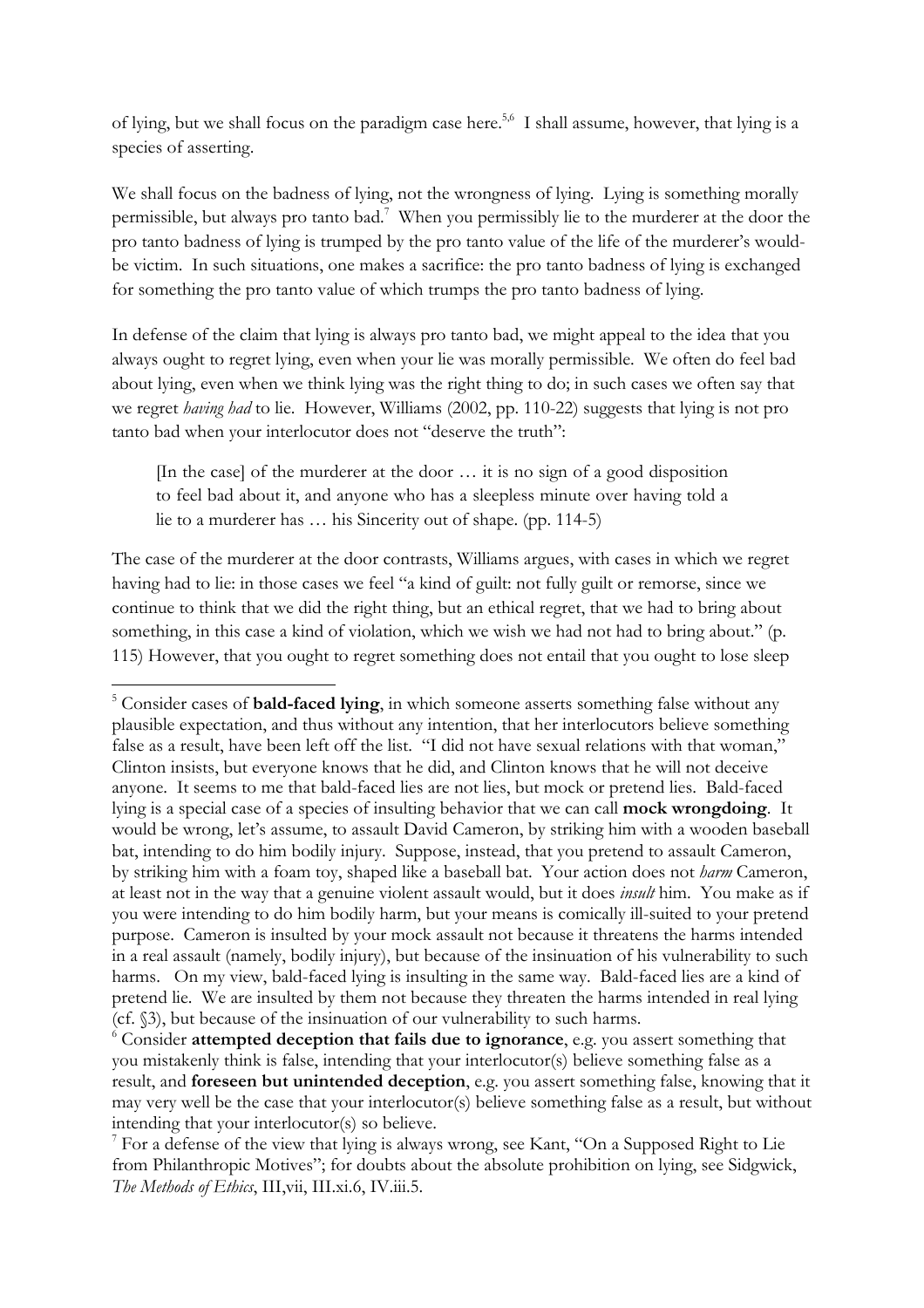over it. There are degrees of regret, and regret need not involve any strong emotional response, nor must it be prolonged. As Williams suggests, the relevant species of regret amounts to wishing that you did not have to perform a certain action. Given this conception of regret, you ought to regret having had to lie to the murderer at the door. You ought to wish she had never shown up in the first place, but, more importantly, you ought to wish that you could have gotten rid of her without deception. This is consistent with the idea that she did not deserve the truth. Compare a case in which I must strike the murderer to prevent her doing harm to her victim. She did not deserve not to be struck; in fact, it seems like she deserved to be struck. But I still ought to regret having had to strike her. The person who does regret this, who looks back on her striking of the murderer with relish, is a minor case of the torturer who "enjoys her job."

Williams discusses a case from Adam Smith, who argued, of "a man from whom a promise is extracted by a highwayman," that "breaking the promise entailed some degree of dishonour to the man who made it." (p. 115) Williams disagrees, and diagnoses Smith's mistaken intuition as a "hangover of an age before the modern world." (p. 116) Perhaps. It seems to me that, at least in some versions of the case, the traveler did not actually *promise* the highwayman anything. Suppose the highwayman demands that his victim promise to pay  $f_1$ 500 upon their arrival in Edinburgh. The traveler refuses; the highwayman draws his sword and holds it to the traveller's throat. "Promise!," he insists. If the traveler then utter the words, "I promise to pay you  $f_{1500}$ upon our arrival," it seems to me that he has not *promised* the highwayman anything. This, then, would explain why he ought not regret not paying the  $\ddot{\text{1500}}$ , should the opportunity arise. This case differs, it seems to me, from one in which the traveler spontaneously offers the  $\dot{f}$ , 500 as compensation in exchange for his speedy release. In that case, the traveler ought to regret not paying, upon his release. What makes a difference is whether we think the traveler was forced or coerced into making his would-be promise. Because it will be impossible to draw a sharp or clear boundary between cases of coercion and cases of non-coercion, some cases may admit of no easy classification as cases of promising or not promising. My point is that our intuition, that the traveler ought not regret not paying the  $\ell$ 500, is based on our sense that he did not really make a promise, and so did not really break a promise – and not on the supposed fact that some instances of promise-breaking aren't worthy of regret. But the same applies, mutatis mutandis, to lying. If I am forced at sword-point to say that p, where I know that it is false that p, I have not asserted that p, and have therefore not lied  $(\S1)$ .<sup>8</sup> That I ought not regret this utterance is no evidence that there are lies that aren't worthy of regret. We may think of the case of the murderer at the door as analogous to this case: the murderer forced or coerced me into saying something false, but because it was forced or coerced, it was no assertion. The intuition that we should not regret having to lie to the murderer at the door may reflect our sense that, in some way or another, our utterance was forced or coerced and, therefore, not really a lie. But in that case, we have no evidence that there are lies that aren't worthy of regret.

The idea that you ought to wish you had not had to lie to the murderer at the door, and in particular that you ought to wish that you could have gotten rid of her without deception, suggests an alternative argument, which avoids the issue of regret. In the case of the murderer at the door, if there were an equally effective way of getting rid of the murderer that didn't involve lying, then, other things being equal, you ought to use that alternative means to save the

 $8$  Note the jargon: asserting that p is a species of saying that p.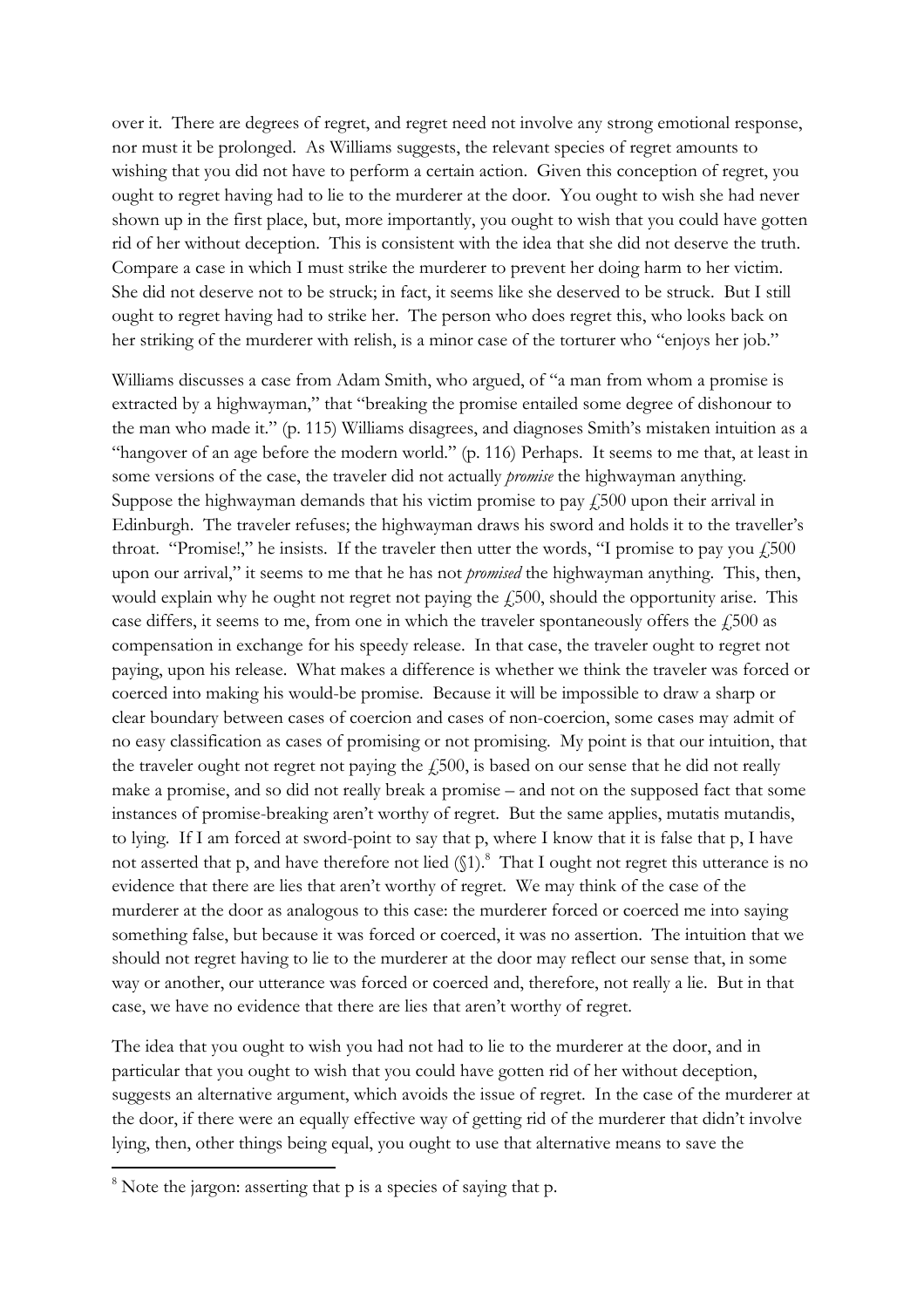murderer's would-be victim. You always ought to avoid lying, other things being equal. The best explanation of this is that lying is always pro tanto bad; that is why you ought, other things being equal, to avoid it. Therefore, lying is always pro tanto bad.

# **2 The alethic account of the badness of (successful) lying**

As an aside to his discussion of the value of truth, Paul Horwich (2006) argues that

Insofar as true belief is good and false belief bad, then you will benefit someone by giving him a true belief and do some harm by giving him a false one. Therefore, trying to persuade a person to believe something that you regard as false is an attempt to harm – and for that reason it's morally objectionable. Thus, if we can understand why truth is valuable, we can thereby explain why lying is wrong. (p. 347-8)

Describing the same idea, Andreas Stokke (2013) notes that:

One traditional rationale for why lying is morally wrong is that lies deceive, i.e., in lying one willfully attempts to induce a false belief in the listener who thereby ends up with misinformation that may be potentially harmful. (p. 3)

And Bernard Williams (2002) suggests a similar idea when he writes that sincerity "gets its point ultimately from the human interest, individual and collective, in gaining and sharing true information."  $(p. 126)$ <sup>9</sup> This suggests an:

**Alethic account of the badness of (successful) lying**: successful lying causes your interlocutors to have a false belief; false belief is bad; therefore successful lying is bad.

Note that this account is consistent with the view (§1) that (successful) lying is sometimes morally permissible, on the assumption that false belief is merely pro tanto bad. Let's set aside the issue of generalizing this account to cover cases of unsuccessful lying<sup>10</sup>, and consider its plausibility as an account of the badness of successful lying.

The alethic account appeals to the premise that false belief is bad. How should we understand this premise? How, or in what way, or in what sense, is false belief bad? It seems to me that the defender of the alethic account has two options here: either (i) false belief is bad for the believer, or (ii) false belief is intrinsically bad. Let's consider these two options in turn.

False belief is not always bad for the believer. This is revealed by cases of **beneficial false belief.**<sup>11</sup> Recall the idea behind the alethic account of the badness of (successful) lying:

<sup>&</sup>lt;sup>9</sup> For Williams, the connection between sincerity and true belief is indirect: the sincere person openly expresses her beliefs, but beliefs "aim at truth," and thus a connection between sincerity and truth. I think this approach to the connection between sincerity and truth is basically right.  $10$  Which seems straightforward: if successful lying is bad, than unsuccessful lying is bad, in virtue of its being an attempt to do something bad.

 $11$  For a more thorough discussion, see Hazlett 2013, Chapter 2.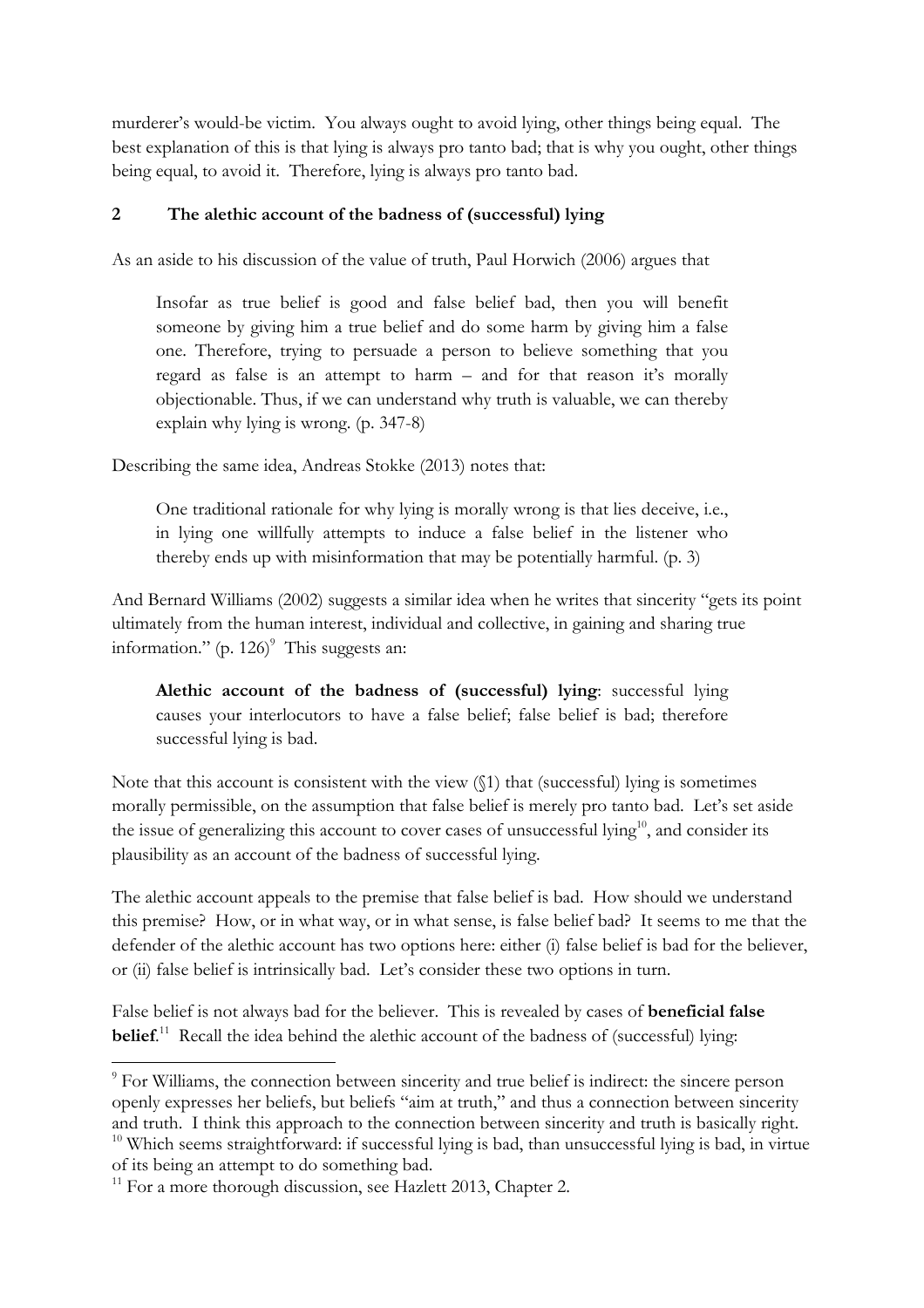misinformation can be potentially harmful. But sometimes misinformation isn't potentially harmful, and sometimes it is downright beneficial. Consider:

Karen is a tennis player who suffers from nerves, such that she will play embarrassingly badly in her upcoming match, unless she believes, falsely, that she is evenly matched with her opponent. Performing well on the tennis court is what matters most to Karen. You know all this, so when Karen asks you to evaluate her relative to her opponent, you lie, and tell her that she and her opponent are evenly matched.

False belief is good for Karen, in this case; indeed, it seems like it is best for Karen, all things considered. But lying to her is still pro tanto bad. This is predicted by the idea that lying is always pro tanto bad (§1), but it also seems right when we consider the case in isolation: although it is permissible to lie to Karen, you are still doing something bad. This is revealed by the fact that you would prefer to secure her confidence without lying. In any event, that false belief is bad for the believer cannot explain the badness of lying: false belief is not always bad for the believer, but lying is always pro tanto bad.<sup>12</sup>

You might object that lying is always pro tanto bad because it involves the violation of a rule – the prohibition on lying – the following of which tends to have consequences that are **generally** good for other people, viz. the avoidance of causing false belief in other people. This is compatible with cases of beneficial false belief (e.g. the case of Karen), so long as such cases are exceptions to the rule that false beliefs are generally bad for people. However, this **ruleconsequentialist account** can't explain what needs explaining. Lying is always pro tanto bad, but the breaking of rules, the following of which tends to have consequences that are generally good, is not always pro tanto bad. The rule-consequentialist's rules admit of exceptions, and Mill uses the case of lying to a malefactor as his example of this phenomenon. Lying is always pro tanto bad, not merely generally pro tanto bad, as would be predicted on the rule-consequentialist account.

Thus the defender of the alethic account must appeal to the intrinsic badness of false belief. You might appeal to the "epistemic" badness of false belief, where this is understood as distinct from its badness for the believer.<sup>13</sup> Or you might appeal to the idea that truth is the constitutive (or "internal") "aim of belief."14 And you might argue that the "**epistemic badness**" or "**constitutive badness**" (or "internal badness") of false belief is always present. But this move is problematic, for any account of the badness of (successful) lying that appeals to the intrinsic badness of false belief will fail to capture the way in which lying, even when permissible, is an offense *against another person*. When you lie you do not merely do something that causes a bad

<sup>&</sup>lt;sup>12</sup> You might object that false belief about her abilities is constitutively bad for Karen, even if it has good causal consequences. ("Constitutive value" here means value in virtue of being a constituent of someone's quality of life.) But false belief is not always constitutively bad, as revealed by cases of worthless truths (Baril 2010, Hazlett 2013, Chapter 4). It would be bad to lie to someone about the number of grains of sand on the beach at Coney Island, even when false belief about this would not be constitutively bad for her.

<sup>&</sup>lt;sup>13</sup> See Feldman.

<sup>14</sup> See Williams 1973, Wedgwood 2002, Shah 2003, Steglich-Petersen 2006, 2009, Sosa 2009.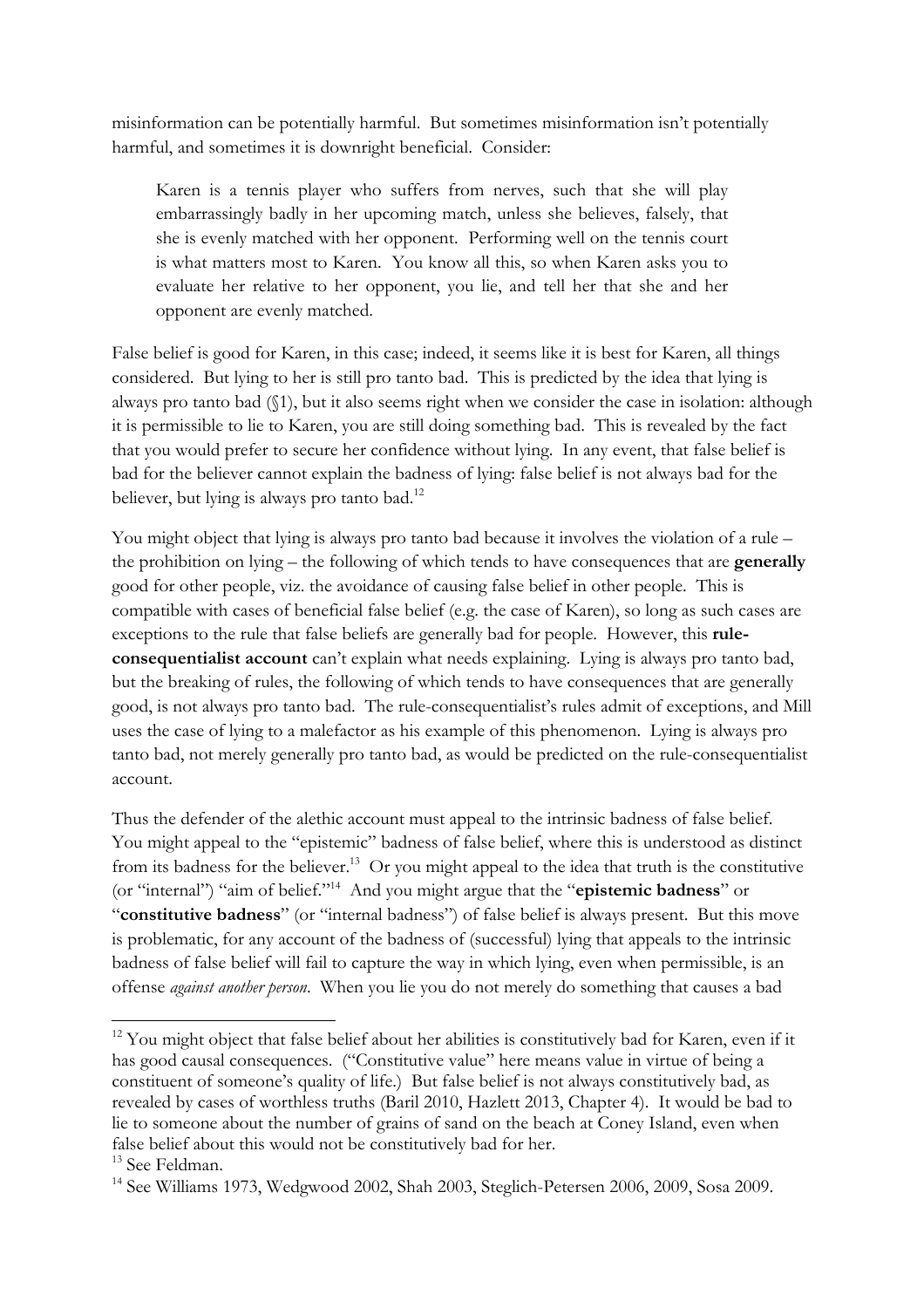state of affairs to occur. You do something *to someone*, and lying is bad in virtue of what is done *to that person*. (This is reflected, perhaps, in the fact that you cannot lie without lying *to somebody*.) Appealing to the intrinsic badness of false belief cannot explain the essentially *interpersonal* badness of lying.15

# **3 The promissory account of the badness of lying**

I have argued against the alethic account of the badness of successful lying (§2). I shall now propose an alternative account, on which lying is a species of false promising. This, combined with the badness of false promising, explains the badness of lying. Call this the **promissory account of the badness of lying**.

A **false promise** is a promise you intend not to fulfill. On my view, lying is a special case of this. This way of thinking about the badness of lying contrasts with an alternative, on which promisebreaking is a species of lying, which explains the badness of promise-breaking. In *The Methods of Ethics*, Sidgwick notes that "some moralists have classified or even identified … the duty of Keeping Promises ... with Veracity." (p. 303)<sup>16</sup> And, indeed, true testimony and kept promises both involve "a correspondence between words and facts." (pp.  $303-4$ )<sup>17</sup> For his part, Sidewick concludes that the identification of promise-breaking with lying is a mistake. In any event, on my view, the badness of false promising explains the badness of lying.

I'll defend the promissory account by defending the following argument:

- 1. Lying is a species of false promising.
- 2. False promising is always pro tanto bad.
- 3. Therefore, lying is always pro tanto bad.

The argument is valid, so I'll first defend premise (1) ( $\$ 3.1), and then premise (2) ( $\$ 3.2).

# **3.1 Defense of premise (1)**

Lying, I assumed above (§1), is a species of assertion. To make sense of the idea that lying is a species of false promising, we must make sense of the idea of assertions that constitute promises. This is a variant on an idea that J.L. Austin articulated in "Other Minds" (1946, pp. 169-75): that claiming to know that p is similar to explicitly promising to  $\Phi$ . Here is the crucial passage:

[W]hen I say "I promise", a new plunge is taken: I have not merely announced my intention, but, by using this formula (performing this ritual), I have bound myself to others, and staked my reputation, in a new way. Similarly, saying "I know" is taking a new plunge. But it is not saying "I have performed a specially striking feat of cognition, superior, in the same scale as believing and

<sup>!!!!!!!!!!!!!!!!!!!!!!!!!!!!!!!!!!!!!!!!!!!!!!!!!!!!!!!!!!!!</sup>  $15$  This point is related to the fact that "epistemic badness" and "constitutive badness" are attributive uses of "badness." See Hazlett 2013, §9.2, forthcoming; cf. Fumerton 2001, Shah 2003, p. [discussion of "Jingle Bells"], Sosa 2007, Chapter 4, Ridge 2011.

<sup>&</sup>lt;sup>17</sup> Does he mean Kant? Does Kant say this in the *Lectures on Ethics*?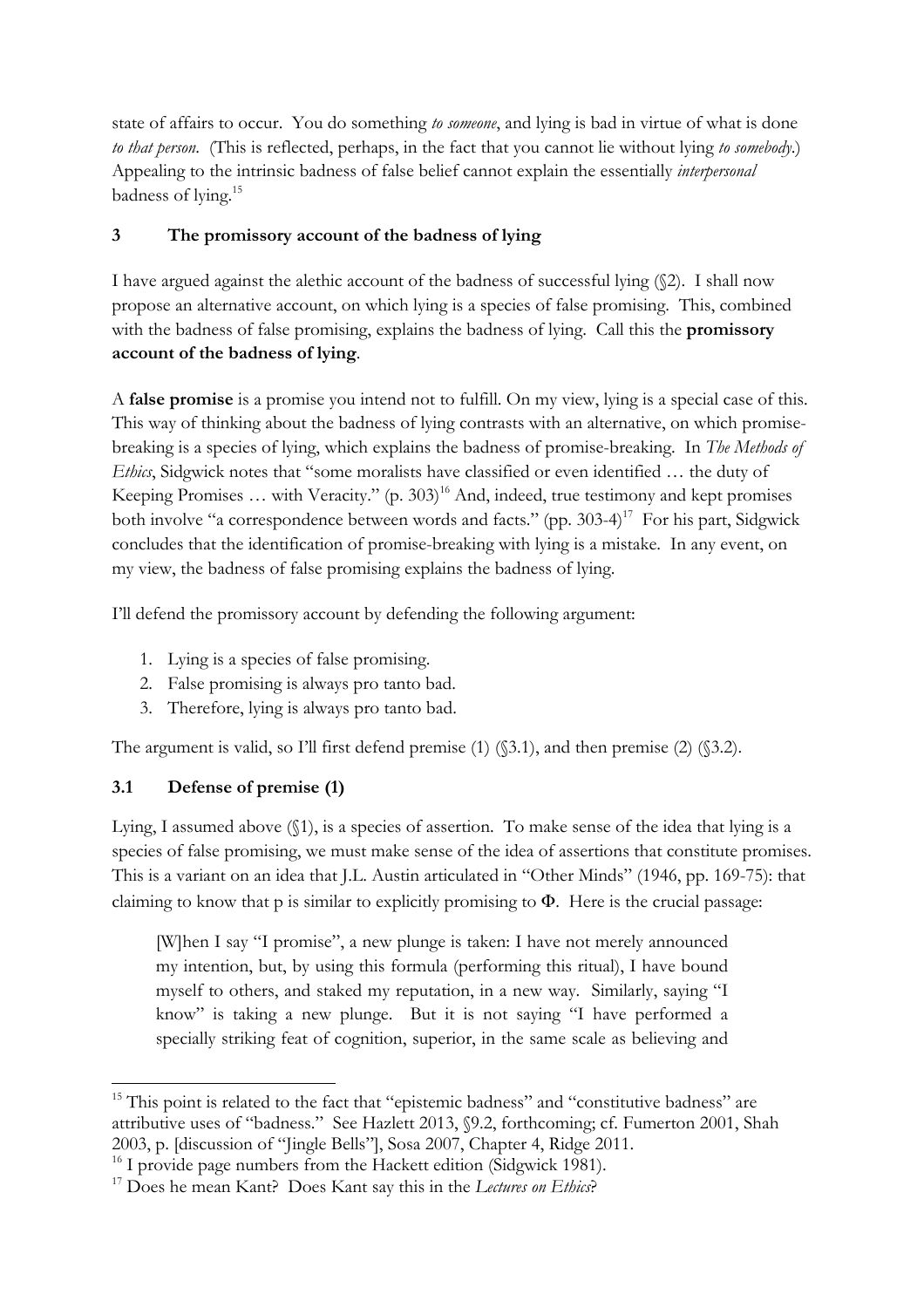being sure, even to being merely quite sure": for there is nothing in that scale superior to being quite sure. Just as promising is not something superior, in the same scale as hoping and intending, even to merely fully intending: for there is nothing in that scale superior to fully intending. When I say "I know [that S is P]", I give others my word: I give others my authority for saying that "S is P". (p. 171)

Austin never says that to claim knowledge *is* to promise; he merely says that the two speech acts are similar. But the similarities he describes are sufficient to motivate the idea that if someone claims to know that p, then she promises her interlocutors that p.

To make sense of this, we need to draw a distinction between practical promising, or **promising to** Φ (a promise to *do* something), and alethic promising, or **promising that p** (a promise that something *is true*). When you promise that p, you invite others to believe that p, just as when I promise to  $\Phi$ , I invite others to expect me to  $\Phi$ . (A corollary of this is that a promise is always a promise *to* someone.<sup>18</sup>) The intention to create reasonable belief or expectation – that I will perform some action, that some proposition is true – is what unites the two species of promising. As Sidgwick argues, "the essential element of the Duty of Good Faith seems to be not conformity to my own statement, but to expectations that I have intentionally raised in others." (op. cit. p. 304; see also p. 354)

As Austin's example illustrates, you do not need to say  $\leq I$  promise that p $>$  to promise that p, just as you do not need to say  $\leq I$  promise to  $\Phi$  to promise to  $\Phi$ . I might promise to attend your party by saying, "I'll be there" And I might promise that the Lakers won the final last year by saying, in response to your urgent question, "The Lakers won the Finals last year."19

Let's consider two objections to the idea that we sometimes promise our interlocutors that p. First, you might argue that  $\leq I$  promise that  $p > i$  s somehow linguistically improper. But this is wrong. We know this schema has grammatical instances, as when I promise to attend your party by saying, "I promise that I'll be there." And we know that instances of this schema can be used to guarantee the truth of some proposition, and not to promise to do something: you ask me whether I'm sure about the answer I gave earlier, and I say, "I promise that the Lakers won the Finals last year."<sup>20</sup> There is therefore no linguistic reason not to posit another species of promising, distinct from promising to Φ, which involves guaranteeing the truth of a proposition, and it is this species that I'm calling promising that p. Second, you might argue that you can only promise to do that which is under your control. But this is consistent with my proposal. You

<sup>&</sup>lt;sup>18</sup> Compare assertion. A false soliloquy may comprise false assertions, but cannot amount to lying. It also seems to me that you cannot lie to an unknown eavesdropper. On soliloquys and eavesdroppers, see Fricker 2006, pp. 597-8, Lackey 2008, pp. 18-19, pp. 224-5.

<sup>&</sup>lt;sup>19</sup> Austin compares explicit promising to  $\Phi$  (saying <I promise to  $\Phi$ >) with claiming knowledge that p (saying  $\leq I$  know that p $\geq$ ). Saying  $\leq I$  promise that p $\geq$  amounts to an explicit promise that p, but (as I have just argued) there are non-explicit promises that p. Explicit promising, with all its formality, is more serious than mere promising to Φ, and intuitively creates a greater obligation to fulfill the relevant promise.

 $20$  Fair point: better ordinary language would be "I promise you, the Lakers won the finals that year." But this is obviously *not* a promise to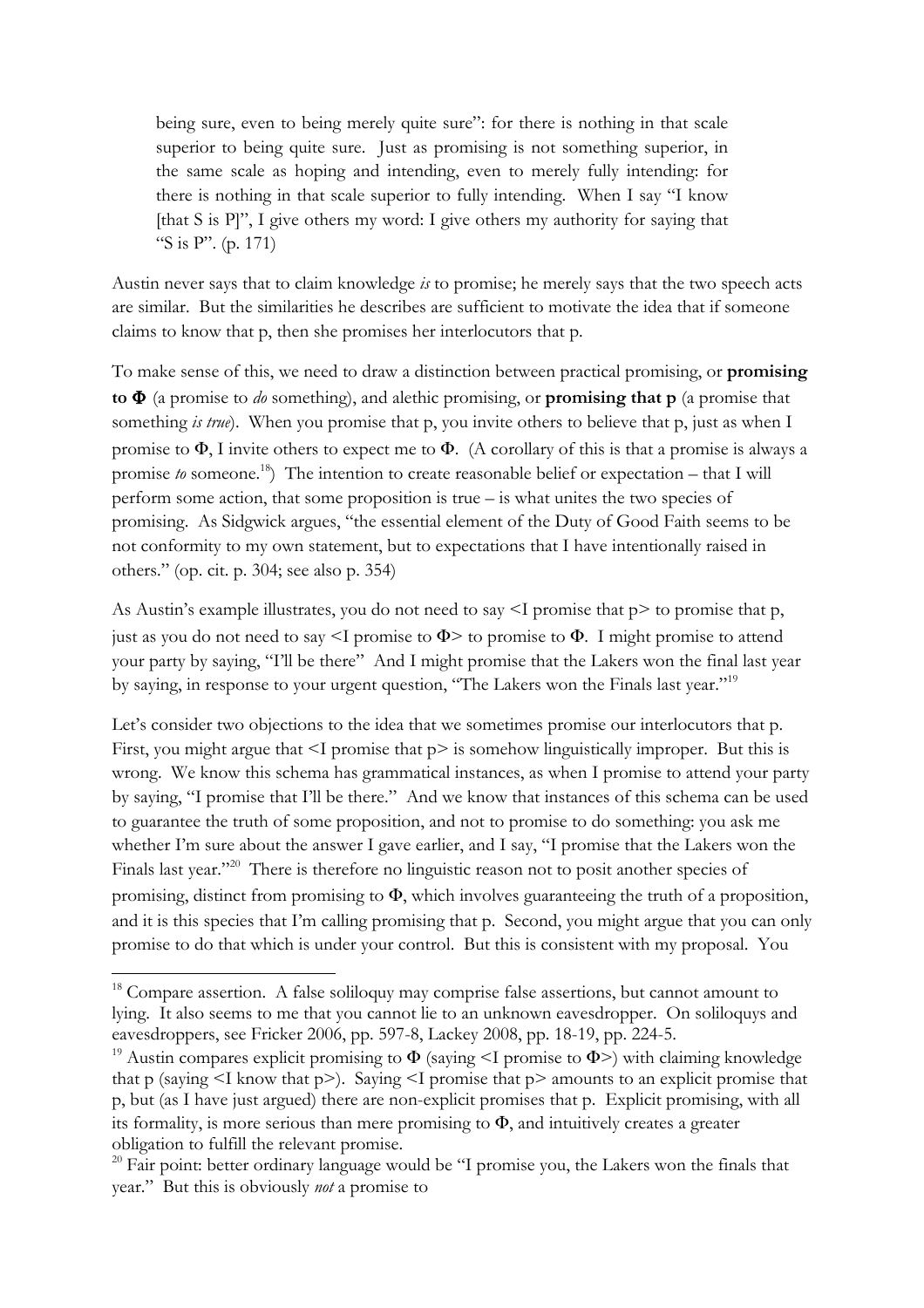can only promise *to do* that which is under your control. But you can promise that p, even if whether p is not under your control.

An example of Sidgwick's will allow me to clarify the promissory view.

If I merely assert my intention of abstaining from alcohol for a year, and then after a week take some, I am (at worst) ridiculed as inconsistent: but if I have pledged myself to abstain, I am blamed as untrustworthy. (op. cit. p. 304)

If I assert that I intend to not drink for a year, perhaps by saying, "I intend to not drink this year," and subsequently drink, then there is an inconsistency between my intention and actions. However, if I promise to not drink this year, perhaps by saying, "I will not drink this year," and subsequently drink, then there is something more: I have broken my promise, and revealed as untrustworthy. However, saying "I will not drink for a year" does not always amount to a promise to not drink. Imagine that you are leaving for a one-year fellowship in a country where, you are quite certain, alcohol is prohibited. For the purposes of demographic research, a censustaker needs to know whether you will drink any alcohol this year, and asks you with much gravity whether you will. You say, "I will not drink this year." When you subsequently drink regularly throughout the year, because the rumors of prohibition turned out to be false, you have not broken a promise *to* not drink for a year, for you made no such promise. But, so I want to suggest, your promise *that* you would not drink was broken. 21 We can thus distinguish a promise *that* I will not drink from a promise *to* not drink. (This is not to deny that there are contexts in which asserting that I will not drink would amount to a promise to not drink.) When the former species of promise is broken, there is a failure in your ability to say what is the case; when the latter species of promise is broken, there is a failure in your ability to do what you say.

Not all promises that p, where it is false that p, are false promises that p. A false promise, again, is a promise you intend not to fulfill. False promising that p requires that you intend to say something false: you must know, or at least believe, or at least suspect or hope, that it is false that p. Given the assumption that promising essentially involves the intention to create reasonable belief or expectation (above), this suggests the following account of false promising that p: to **falsely promise that p** is to say that  $p^{22}$  with the intention of causing your interlocutors to form a reasonable false belief (that p) as a result. And given this account of promising that p, I propose that lying is a species of false promising that p. The reason for this conclusion is simply that our description of false promising that p looks like an good description of lying. When you lie, you at the same time promise that p (in virtue of intending to cause reasonable belief that p) and intend to break your promise that p (in virtue of intending to cause false belief that p).

I'll conclude this section with a digression on the nature of assertion. The promissory account of of lying, proposed here, is neutral on the nature of assertion. Many philosophers have suggested connections between assertion and promising. For example, Elizabeth Fricker (2006) argues that

 $21$  Of course, in many situations, although the distinction between a promise that p and a promise to Φ can be made in principle, it will be meaningless in practice: when you invite me to your birthday party, and I say that I will be there, the distinction, between my promise *that* I will be there, and my promise *to* attend the party, is not worth making.<br><sup>22</sup> In a broad sense that includes some cases of implication – see §4.1.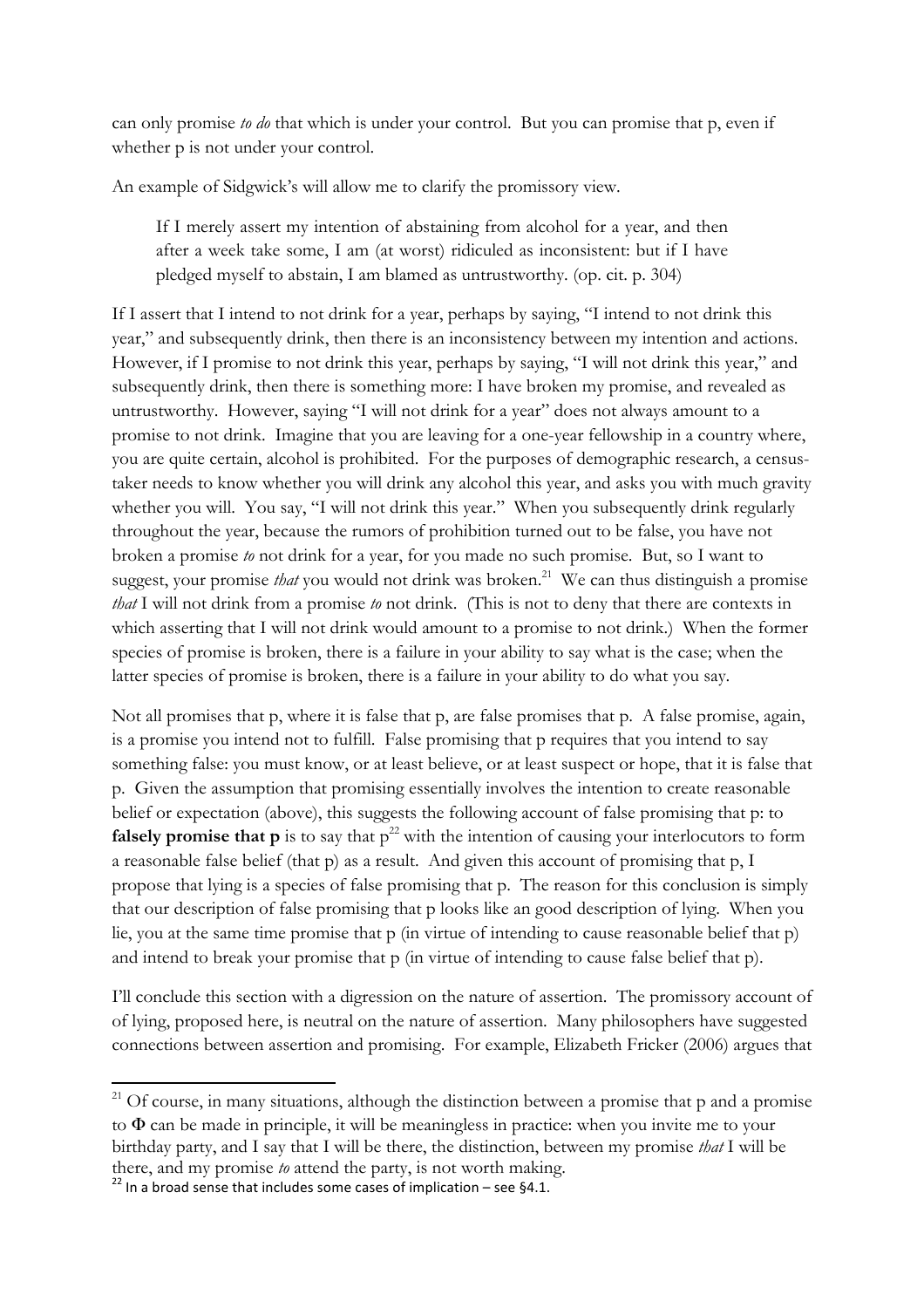[A]ssertion shares with promising a performative aspect. In promising, the promiser by her act commits herself to bring about the state of affairs she by her choice of words specifies. In asserting, the asserter by her act vouches for the truth of the proposition she by her choice of words specifies. (p. 595)

Roderick M. Chisholm and Thomas D. Feehan (1977, p. 152) write that in the paradigm case of assertion, I attempt to create conditions that will justify my interlocutors in believing that p. As Fricker (2006) puts it, the person who asserts that p "[p]resents P as being so," so as to "license" her interlocutors believing that p "on her say-so." (p. 594) For these philosophers, just as other people's expectations are (absent suspicion of bad faith) intentionally raised by a promise to perform some action, their expectations are (absent suspicions of insincerity) intentionally raised by an assertion that p. The assertion that p, absent suspicion of insincerity, intentionally raises the expectation that it is true that p. In that sense, assertion is a species of promising.

As I said, the promissory account of the badness of lying is neutral on the nature of assertion. I say that lying is a species of promising, and also that lying is a species of assertion, but perhaps there are assertions that are not promises. Consider predictions (cf. Weiner 2005, Lackey 2008, Chapter 4). In advance of a crucial engagement, Jack Aubrey decides, on inconclusive evidence, that the French will attack and noon, and says to his officers, who are aware of the evidence, "The French will attack at noon." Aubrey, you might think, has asserted that the French will attack at noon. Now imagine a variant: Aubrey has defected to the side of the French, knows they will not attack at noon, and hopes to cause confusion on the English side, and so says to his officers, who think that there is inconclusive evidence, "The French will attack at noon." Suppose now the French do not attack at noon. Has Aubrey lied? You might think that he did not lie, strictly speaking, because his mere prediction did not amount to a promise that the French would attack at noon. In any event, I leave open the possibility of assertions that are not promises. But if all assertions (that p) are promises (that p), so be it.

The promissory account of the badness of lying is neutral as to whether knowledge is the constitutive norm of assertion (Williamson 1996, DeRose 2002, Fricker 2006,  $(2)^{23}$  Note well, however, that the supposed fact that knowledge is the constitutive norm of assertion does not explain the badness of lying, because this fact would not explain the essentially interpersonal badness of lying (§2). Consider the rules of games, often appealed to by defenders of the view the knowledge is the constitutive norm of assertion. It may, in some sense, be bad to break the rules of chess, but violations of the rules of chess are not offenses against anyone, at least not in virtue of being violations of the rules of chess.

The promissory account of the badness of lying is neutral as to whether, necessarily, if S assert that p, then S represents herself as knowing that p (Unger 1975; cf. Fricker 2006, p. 594).<sup>24</sup> And the supposed truth of this view also can't explain the badness of lying. To lie, we might conclude, is to intentionally represent yourself as knowing that p, when you do not know that p (because you do not believe that p, or because you believe that it is false that p). To lie, then, is

<sup>&</sup>lt;sup>23</sup> See Hawley's paper, which argues for the knowledge norm on the basis of the idea that you ought not promise to  $\Phi$  unless you know you will  $\Phi$ .<br><sup>24</sup> Also Slote?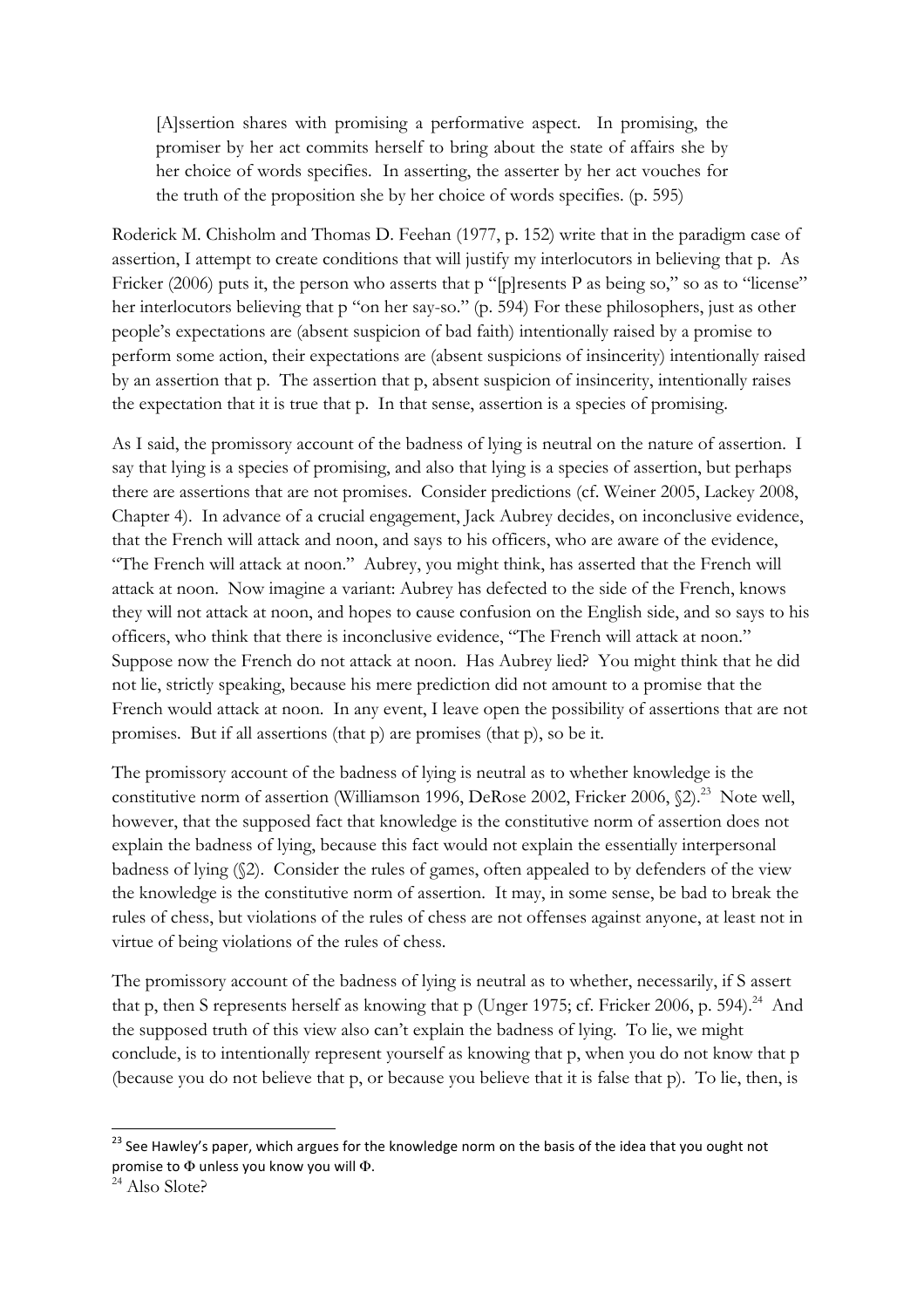to intentionally represent something false. But why is it bad to intentionally represent something false? That, it seems to me, is no different from the question of why it is bad to lie.

# **3.2 Defense of premise (2)**

Premise (2) says that false promising is always pro tanto bad. Why think so? Here I think we should simply follow Kant, in the *Groundwork for the Metaphysics of Morals*, when he writes that:

[H]e who has it in his mind to make a false promise to others sees at once that he wants to make use of another human being *merely as a means*, without the other at the same time containing in himself the end. For, he whom I want to use for my purposes by such a promise cannot possibly agree to my way of behaving toward him.  $(AT 429-30)^{25}$ 

A false promise – a promise that I intend not to fulfill – essentially involves the attempted manipulation of another person, to which the other person cannot agree. It is always pro tanto bad to make such an attempt. To attempt to manipulate another person is to attempt to involve her in a transaction to which she cannot consent. It is bad to involve people in transactions to which they cannot consent, and it is bad to attempt to involve people in such transactions. This applies not only to false promises to  $\Phi$ , but to false promises that p, and so to lies. As Williams (2002) argues, successful deception entails a violation of trust (p. 118), the manipulation of people's beliefs (p. 119), and the exercise of power over the deceived party (p. 119).<sup>26</sup> The Kantian idea, to which I am appealing here, is that it is always pro tanto bad to try to manipulate other people, to violate their trust, or to exercise power over them without their consent. Therefore, false promising is always pro tanto bad  $-$  i.e. premise (2) is true.<sup>27</sup>

### **3.3 The value of true belief**

The promissory account says that:

- 1. Lying is a species of false promising.
- 2. False promising is always pro tanto bad.
- 3. Therefore, lying is always pro tanto bad.

This account of the badness of lying, unlike the alethic account (§2), is silent on the value of true belief. My explanation of the badness of false promising (§3.2) makes no mention of the value of the thing promised. False promises are always pro tanto bad, even when the thing promised is worthless, or even disvaluable. The badness of false promising is independent of the value or disvalue of the thing promised. It is pro tanto bad to promise someone a saucer of mud when

<sup>!!!!!!!!!!!!!!!!!!!!!!!!!!!!!!!!!!!!!!!!!!!!!!!!!!!!!!!!!!!!</sup> <sup>25</sup> From Mary J. Gregor's translation in Kant 1996.

<sup>&</sup>lt;sup>26</sup> Note well, however, that this argument allows (but does not require) us to explain the badness of attempted manipulation by appeal to the badness of successful manipulation. So we might first recognize the badness of successful manipulation, and thus of successful false promising, and thus of successful lying, and then derive the badness of manipulation in general, and thus of false promising in general, and thus of lying in general. For if some outcome would be pro tanto bad, then it is pro tanto bad to attempt to bring about that outcome.

<sup>&</sup>lt;sup>27</sup> Note that we need not conclude from this that false promising is always morally wrong (cf.  $\S$ 2).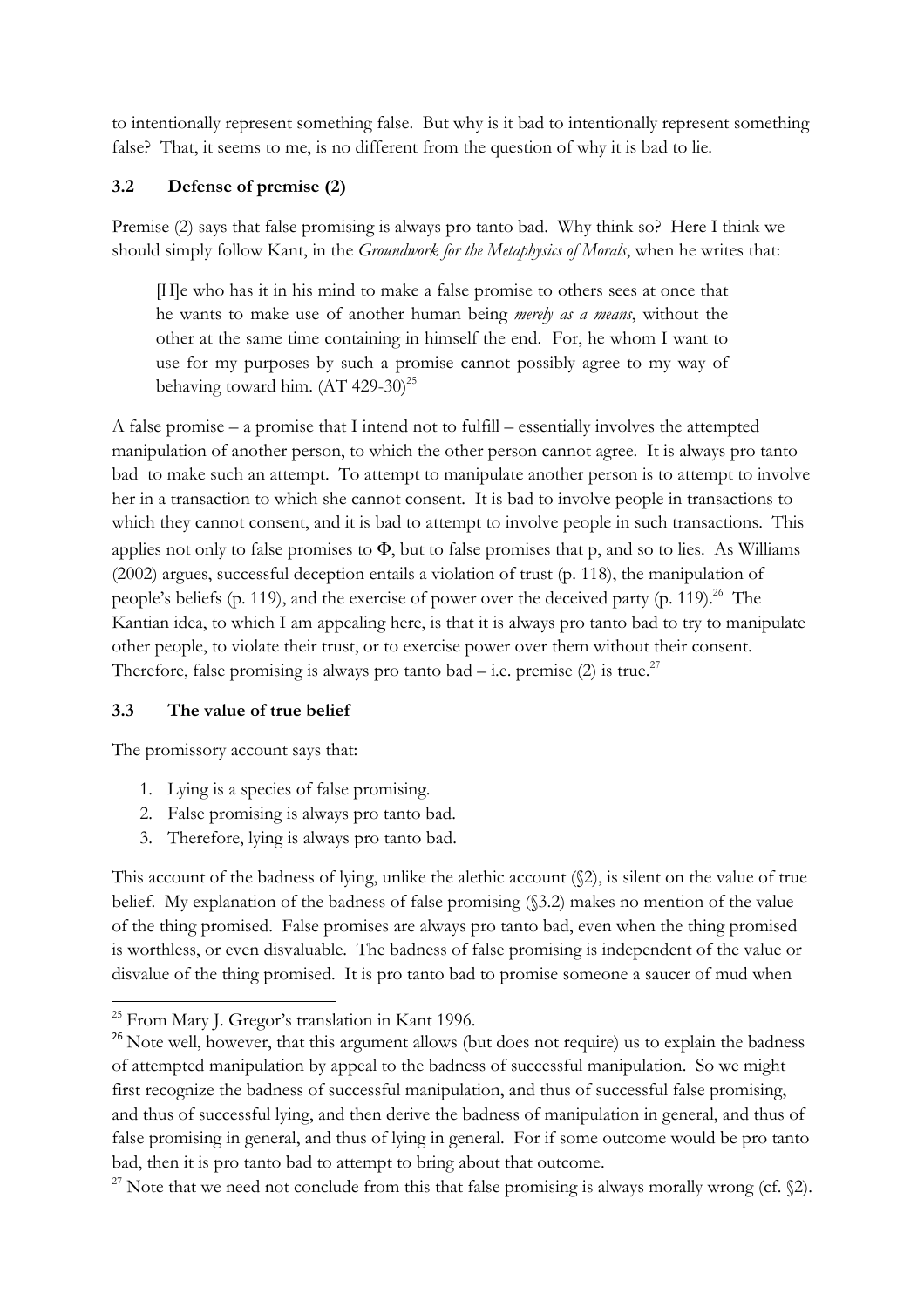you intend not to deliver, regardless of the value of disvalue of said saucer. In exactly the same way, it is pro tanto bad to assert that p when you k now that it is false that p, regardless of the value or disvalue of true belief about whether p. The badness of lying about whether p is independent of the value or disvalue of true belief about whether p.

# **4 Characterizing sincerity**

Let's conclude by returning briefly to the nature of sincerity ( $\$ {1}). I said that lying is a paradigm species of insincerity. What are the other paradigm species of insincerity, to which we might appeal in characterizing sincerity? And does my account of the badness of lying (§3) shed any light on how the boundaries of sincerity ought to be drawn?

Consider cases of **deception<sup>28</sup> through false implication**: in the paradigm case, someone implies something false, intending that her interlocutors believe something false as a result. For example, imagine that Athanasius is rowing his boat downriver when he encounters his persecutors, travelling upriver. Not recognizing him, they ask: "Where is the traitor Athanasius?" Athanasius replies: "He is not far away." Is this a paradigm case of insincerity?

Consider cases of **deceptive withholding of information**: in the paradigm case, someone refrains from asserting something she knows, intending that her interlocutors believe something false as a result. For example, imagine that the chair of a committee asks: "Is there any reason to think the proposed project won't work?" Sally, a committee member who aims to sabotage the project, knows of a fatal flaw in the proposal, but says nothing, intending that the chair believe that the project is free of flaws. Is this a paradigm case of insincerity?

Consider cases of **non-communicative deception**: in the paradigm case, without engaging in conversation with anyone, someone acts with the intention that other people believe something false as a result. For example, imagine that Manny wants his neighbors to think that he's going on vacation, even though he isn't. So he makes a show of packing his luggage into his car, at a time when he knows that his neighbors will be watching.<sup>29</sup> Is this a paradigm case of insincerity?

Consider, finally, cases of **non-deceptive withholding of information**: in the paradigm case, someone refrains from asserting something she knows, but without intending that her interlocutors believe something false as a result. For example, imagine that Sally (above) does not aim to sabotage the project, and does not intend that the chair believe that the project is free of flaws, but simply refrains from answering for some other reason (e.g. shyness), which leads the chair to suspend judgment about the status of the project. Is this a paradigm case of insincerity?

It's beyond the scope of this paper to give these questions an adequate treatment, but our discussion of promising that p (§3) can provide some illumination here.

<sup>&</sup>lt;sup>28</sup> Here, and in what follows, "deception" is used to cover both successful and unsuccessful deception. Compare "lying," which covers both successful and unsuccessful lying.

<sup>29</sup> The case is from Kant, *Lectures on Ethics*.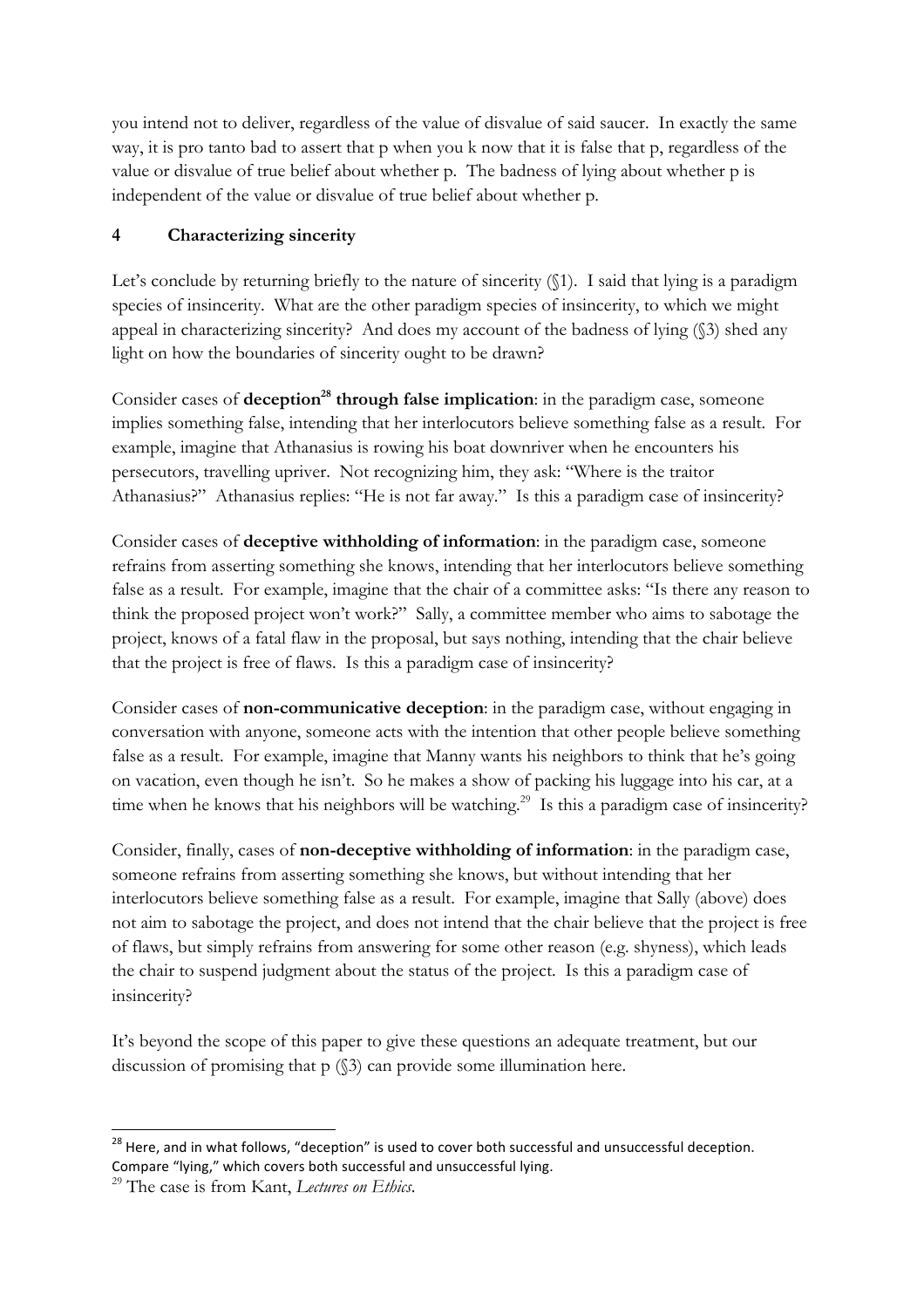#### **4.2 Deception through false implication**

!!!!!!!!!!!!!!!!!!!!!!!!!!!!!!!!!!!!!!!!!!!!!!!!!!!!!!!!!!!!

In the *Lectures on Ethics*, Kant argues that lying is always morally wrong, but that misleading someone is sometimes permissible. In contemporary philosophy, a normative distinction between lying and misleading has defenders (Chisholm and Feehan 1977, Adler 1997, Fricker 2012) and critics (Williams 2002, pp. 100-110, Saul 2012).<sup>30</sup> If mere implication never amounts to promising, then the promissory account of the badness of lying (§3) implies that lying is distinctively bad, i.e. bad in a way that deception through false implication isn't.<sup>31</sup> However, it seems to me that merely implying that p sometimes amounts to promising that p. The essential feature of promising is the intention to create reasonable belief or expectation  $(\$3.1)$  – and this feature is present in many cases of mere implication. "It's important for me to know: are you going to that formal cocktail party?" – "I just bought a new tuxedo" The implication is that the speaker will attend the party, and this case seems no less to involve a promise than one in which the speaker says, "Yes, I will attend the party." Does implying that p always involve promising that p? It seems not: "Does Smith have a girlfriend?" – "He has been paying a lot of visits to New York lately." The implication is that Smith has a girlfriend in New York, but it would be a stretch to say that the speaker has promised her interlocutor that – for all she's implied, it's just a speculation based on circumstantial evidence, namely, that Smith has been visiting New York. So we can distinguish between **promissory implication** (in which the implication that p amounts to a promise that p) and **non-promissory implication** (in which the implication that p does not amount to a promise that p). Deception through false promissory implication is pro tanto bad, for exactly the same reason that lying is pro tanto bad (§3.2). The distinction with normative significance is the distinction between false promising that p, whether through

<sup>&</sup>lt;sup>30</sup> Compare also the medieval doctrine of "mental reservation." This view was designed to vindicate false religious declarations under persecution. It seems morally permissible for me to say that I am a pious devotee of the Great Pumpkin, if you have threatened to torture me unless I worship said Pumpkin. According to the doctrine of mental reservation, I can avoid lying in such situations by mentally adding a qualification to, or retraction of, my utterance. I say, "I love the Great Pumpkin," but I silently think the thought: *I do not love the Great Pumpkin*. In virtue of this, so the argument goes, I do not lie. As Williams (2002, p. 104) points out, this view is the equivalent of the view that one can avoid false promises by crossing one's fingers. A story about Francis of Assisi has him effectively employing this method: a villain in pursuit of a victim asks Francis whether his quarry had gone in a certain direction; Francis replies, "He did not pass this way," while pointing in the opposite direction under his cloak. The doctrine of mental reservation is false. The contents of our assertions are not determined (entirely) by our intentions, and we cannot in general modify the contents of our assertions by performing (mental or physical) actions of which our interlocutors are unaware. In the case of Francis, just described, it is much more plausible to say that Francis asserted something he knew to be false, and therefore lied, but that his lie was morally permissible. Similarly, it seems eminently plausible to say that it is morally permissible to lie to avoid torture. However, we might also appeal to the idea that assertions cannot be coerced (§2.1), and conclude that false utterances made to avoid torture are not assertions and therefore not lies. In that case, the doctrine of mental reservation is not needed to vindicate false religious declarations under persecution.

 $31$  Note also that on the alethic account of the badness of (successful) lying ( $\Diamond$ 2), a normative distinction between lying and misleading would be completely obscure: all species of deception are all equally bad vis-à-vis the badness of false belief.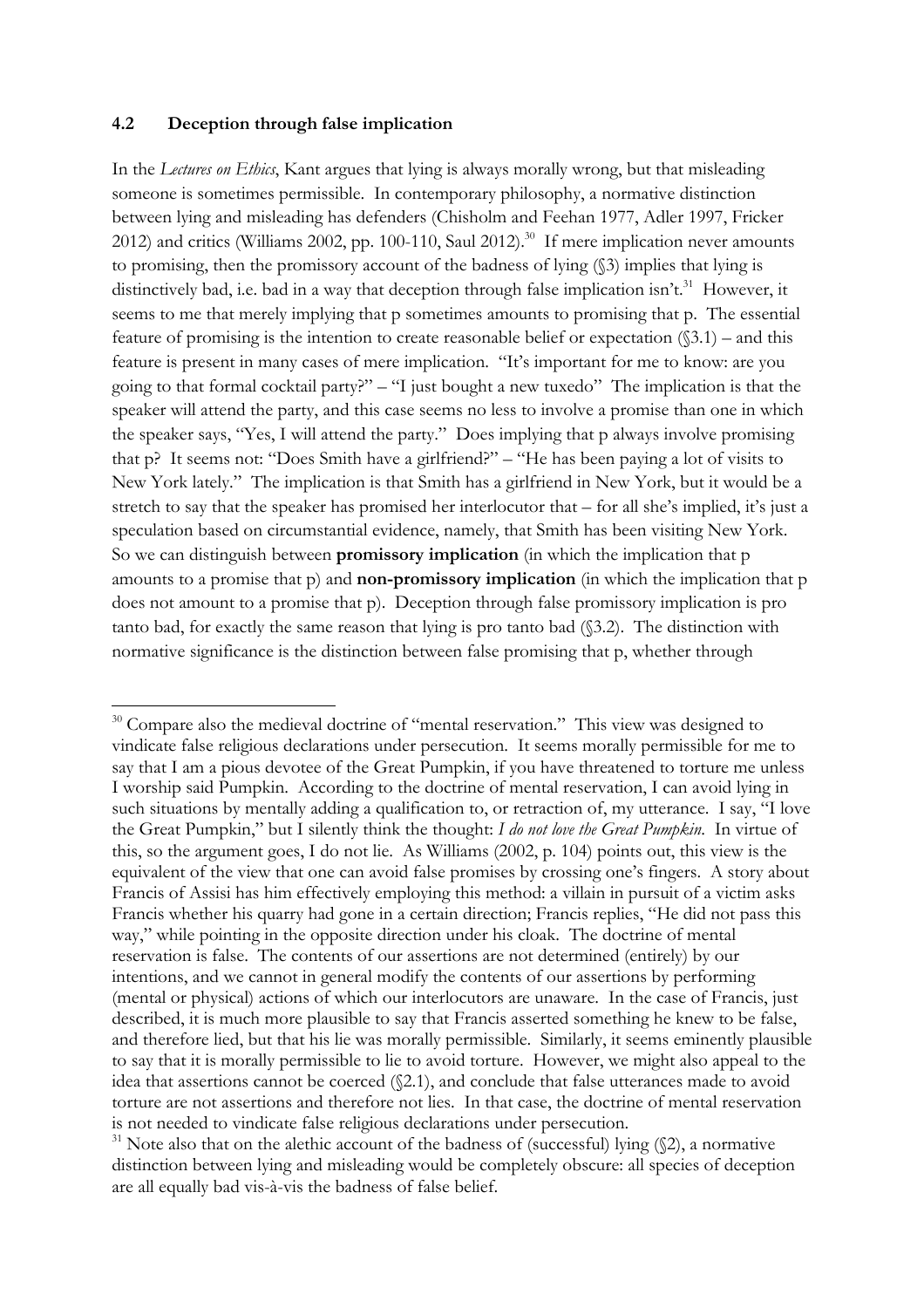assertion or implication, and other forms of deception, not the distinction between lying and misleading.

So there does not seem to be any reason to treat lying, as opposed to deception through false implication, as uniquely paradigmatic of insincerity.

# **4.3 Owning someone the truth**

False promising that p seems distinctively bad, i.e. bad in a way that these other would-be paradigm species of insincerity aren't. However, it seems to me that there is a broader species of badness which includes not only false promising that p but also some cases of deceptive withholding of information, non-communicative deception, and non-deceptive withholding of information. What I have in mind is the idea that there are situations in which you **owe someone the truth (about whether p)**, but fail to tell her the truth (or attempt to not tell her the truth) (about whether p). Deception about whether p, when you owe someone the truth about whether p, might be especially bad, but failure to tell someone the truth about whether p, when you owe her the truth about whether p, is always pro tanto bad.

When is it the case that you owe someone the truth about whether  $p$ ? It seems like there are a plurality of ways this might come about. Promising someone that p is one way: if you testify under oath that you were with the defendant on Tuesday night, you owe the court members the truth about whether you were with the defendant on Tuesday night. But there are other ways to come to owe someone the truth. Your partner has yearned for years to own a first edition of Nabokov's *Ada*, but today you see one at the local shop. You owe her the truth about whether there is a first edition of *Ada* at the local shop, and it would be pro tanto bad to not tell her about the first edition that you saw. This species of badness seems to be present in a range of cases, including lying ("I didn't see any copies today, dear."), non-communicative deception (you hide the newspaper where the local shop runs ads listing its notable offerings), and withholding of information ("See any copies of Nabokov at the shop today?" – "Let's discuss something else"). The history of our interactions with other people, our social, moral, and political context, our institutional roles and responsibilities – all these will ground facts about whether we owe someone the truth about whether p. And a distinctive kind of pro tanto badness is instantiated when we owe someone the truth (about whether p) and fail to tell her the truth (about whether p).

Given the notion of owing someone the truth, and of the distinctive kind of pro tanto badness associated with failing to tell someone the truth when you owe her the truth, we might draw the boundary of sincerity broadly, and understand sincerity as a disposition to tell the truth to those whom you owe the truth. This would jibe with Williams' (2002) idea that "[s]incerity at its most basic level is simply openness, a lack of inhibition." (p. 75) Sincerity would require more than a negative disposition to avoid deception, it would require a positive disposition to tell the truth. Given this characterization, the value of sincerity could be understood by appeal to the badness of owning someone something and failing to deliver (or attempting not to deliver). This account, however, awaits a more rigorous articulation of the notion of owing someone the truth.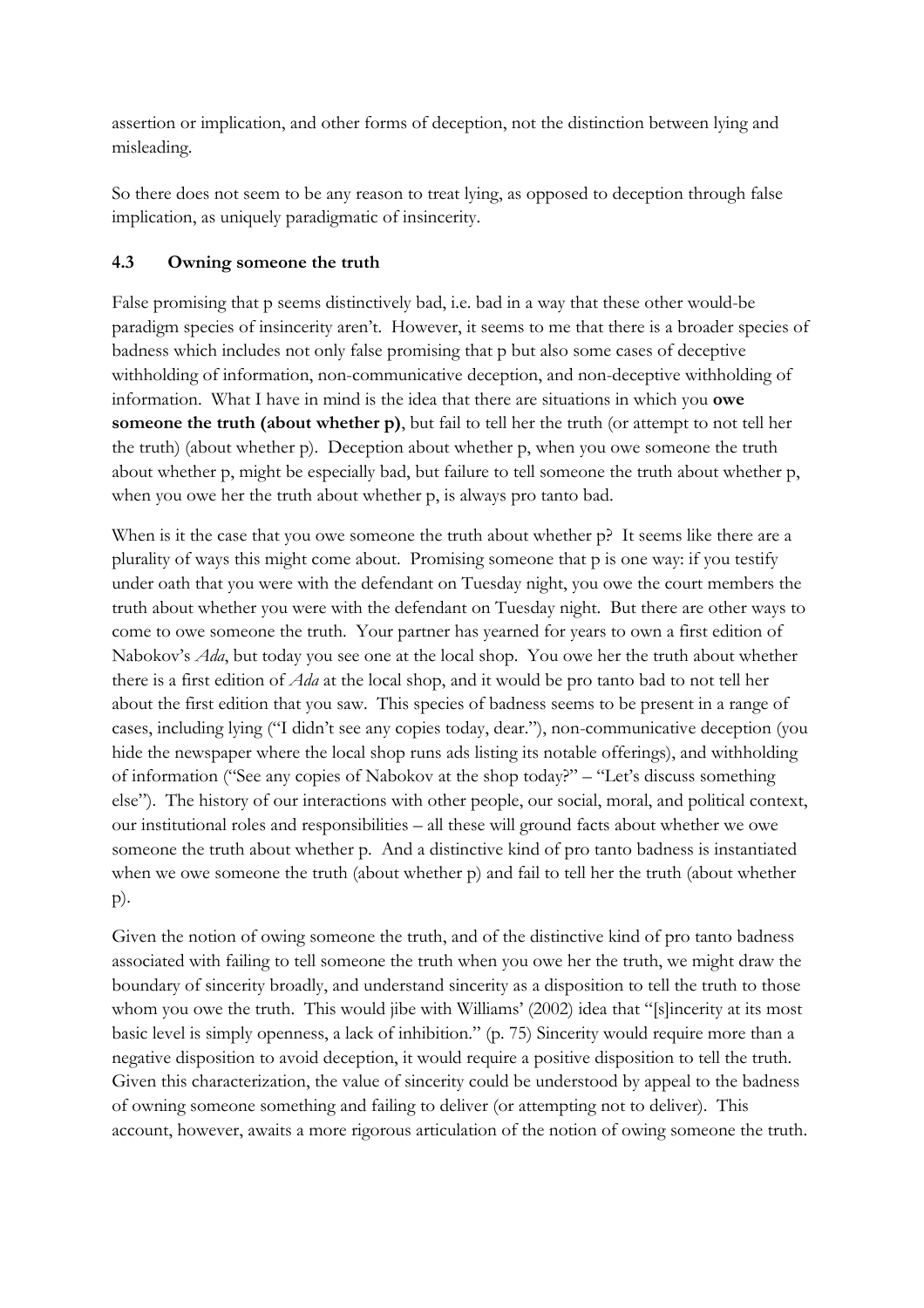Note well that, just as the badness of false promising is independent of the value or disvalue of the thing promised (§3.3), the badness of not giving what you owe (or of attempting to not give what you owe) is independent of the value of disvalue of the thing owed. The badness of (attempting to) deceive someone about whether p, when you owe her the truth about whether p, for example, is independent of the value or disvalue of true belief about whether p.

### **5 Conclusion**

Lying is a paradigm species of insincerity (§1). I've criticized an account of the badness of lying that appeals to the badness of false belief (§2), and defended an account of the badness of lying on which lying is a species of false promising (§3). On my view (§3.3), the badness of lying about whether p is independent of the value or disvalue of true belief about whether p; the value of true belief is orthogonal to the badness of lying. From this, along with some reflections on insincerity more broadly construed (§4), I tentatively conclude that the value of truth and the value of sincerity are independent.<sup>32</sup>

### **Bibliography**

Adler, J. (1997), "Lying, Deceiving, or Falsely Implicating," *Journal of Philosophy* 94(9), pp. 435-52.

Austin, J. (1946), "Other Minds," *Proceedings of the Aristotelian Society Supplement* 20, p. 148-87.

Chisholm, R.M., and Feehan, T.D. (1977), "The Intent to Deceive," *Journal of Philosophy* 74(3), pp. 143-59.

DeRose, K. (2002), "Assertion, Knowledge, and Context," *Philosophical Review* 111(2), pp. 167- 203.

Fricker, E. (2012), "Stating and Insinuating," *Proceedings of the Aristotelian Society Supplement* 86, pp. 61-94.

Fumerton, R. (2001), "Epistemic Normativity," in M. Steup (ed.), *Knowledge, Truth, and Duty:* 

Grimm, S., and Ahlstrom, K. (forthcoming), "Getting It Right," *Philosophical Studies*.

Hazlett, A. (2012), "Non-Moral Evil," *Midwest Studies in Philosophy*.

----- (2013), *A Luxury of the Understanding: On the Value of True Belief* (Oxford University Press).

----- (forthcoming), "Expressivism and Convention-Relativism about Epistemic Discourse."

Horwich, P. (2006), "The Value of Truth," *Noûs* 40(2), pp. 347-60.

Kant, I. (), *Lectures on Ethics* (Cambridge U niversity Press).

!!!!!!!!!!!!!!!!!!!!!!!!!!!!!!!!!!!!!!!!!!!!!!!!!!!!!!!!!!!!

------ (1996), *Practical Philosophy*, trans. Mary J. Gregor (Cambridge University Press).

 $32$  Research on this paper was supported by the Arts and Humanities Research Council (who paid for leave) and by the University of New Mexico (who provided an office). For valuable feedback, I owe thanks to audiences at the University of Adelaide and the University of California at Riverside, where I presented this paper. Thanks especially to Garret Cullity.